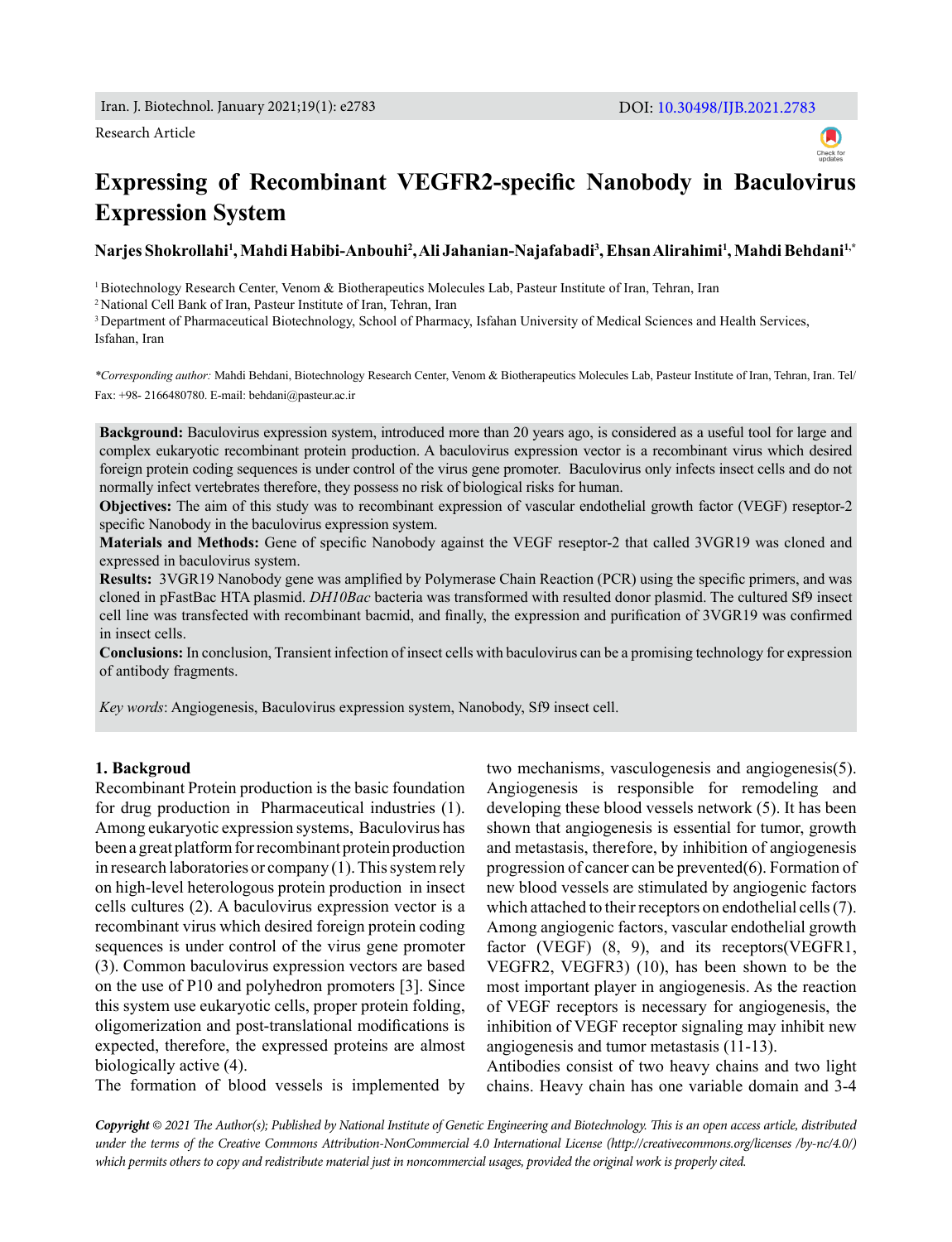constant domains, while a sub-class of IgGs in camelid has shown to lack light chains and named heavy chain antibodies (HcAbs) (14, 15). In HcAbs the CH1 domain is also missing. Antigen-binding site of HcAbs is composed of only one variable domain referred to as VHH or Nanobody (Nb) (14).

### **2. Objective**

In our previous study VEGFR2 specific Nanobody (3VGR19) was developed and was shown to have affinity for VEGFR2 on the cell surface and prevents the formation of capillary-like structures in endothelial cells (16). In present paper, baculovirus expression system was used for recombinant expression of 3VGR19. We showed this expression system can be used for recombinant Nanobody production.

### **3. Materials and Methods**

### *3.1. Cell Culture*

*Spodoptera frugiperda* (Sf9) was cells purchased from National Cell bank of Iran (Pasteur Institute of Iran) and used for virus transfection. Sf9 cells adapted to grow in Grace's insect cell medium (Invitrogen, USA) containing 10% fetal bovine serum (FBS) (Gibco, USA) and 1% penicillin-streptomycin (Gibco, USA). Cells were maintained at 27 °C in a non-humidified incubator. Sf9 cells cultured in T-25 flask and after 3-4 days reached 90-100% confluency. Cells were washed with PBS and detached with a scraper before transfection.

## *3.2. Gene Construction*

3VGR19 gene was amplified by PCR with specific primers containing *BamH*I and *Xho*I restriction sites (**Table 1**), using *Pfu* DNA polymerase. PHEN6C-3VGR19-Dia plasmid was used as PCR template . PCR condition was as follow: initial denaturation cycle at 95 °C for 2 min; 30 cycles at 95 °C for 30s, 60 °C for 30s and 72 °C for 60s, the final elongation step at 72 °C for 10 min. PCR products was gel extracted and digested with *BamH*I and *Xho*I restriction enzymes. Digested PCR product was cloned into pFastBacHTA donor vector, which was digested with same restriction enzymes. The resulted construct entitled pFast-VGRNb was transformed into *E.coli* TOP10F´. The grown colonies were then verified by colony-PCR with polh-Forward and PFSBC- Reverse primers (**Table 1**) and DNA sequencing.

## *3.3. Recombinant Baculovirus Generation*

Purified pFast-VGRNb was transformed into *E.coli* DH10Bac by calcium chloride method and plated onto LB agar containing kanamycin (50 µg.mL-1), gentamicin (7  $\mu$ g.mL<sup>-1</sup>), tetracycline (10  $\mu$ g.mL<sup>-1</sup>), IPTG (40  $\mu$ g.mL<sup>-1</sup>), X-gal (100  $\mu$ g.mL<sup>-1</sup>). Identification of the recombinant colonies was performed with bluewhite colony selection. As a result of this transposition, the desired sequence was transposed into the bacmid. For confirmation of transposition, colony-PCR was performed with M13 universal primers (**Table 1**). The recombinant bacmid was purified by Carmo's method (17).

## *3.4. Sf9 Cells Transfection and Recombinant Virus Harvesting*

The recombinant bacmid (Bac-VGRNb) was transfected according to Bac-to-Bac expression system manual into insect cells (Invitrogen, USA). Briefly, 8×10<sup>5</sup> Sf9 cells were seeded in each well of a 6-well plate and incubated at 27°C for an overnight. Transfection buffer A and B was prepared (buffer A: 1 microgram of pFast-VGRNb in 100 µL of Grace's insect cell culture, buffer B: 6 µL of Cellfectin (Invitrogen, USA) in 100 µL of Grace's insect cell culture) and mixed with each other. After 20 min of incubation, 800 µL of Grace's insect cell culture was added to the mixture. While cells are attaching to the plate, transfection mixture was added to cells. After 3 days of incubation the signs of infection were investigated under the light and fluorescent microscope. The Bac-copGFP bacmid was used for transfection process control as described by Shokrollahi et. al (18). The recombinant baculovirus begins accumulating in the medium 8 to 10 hours' post-infection. The supernatant containing virus was collected from each well and stored at 4°C or -80 °C (for long-term) and protected from light, Sf9 cells harvested and the cell

**Table 1.** The specific and universal primers sequence. The underlines indicated restriction enzyme sites.

| Name                                | Sequence                                |
|-------------------------------------|-----------------------------------------|
| $Nb\text{-}Back$ ( <i>BamHI</i> )   | 5'-ACGGGATCCACAGGTGCAGCTGCAGGAGTCTGG-3' |
| $Nb\text{-}Back (Stop\text{-}XhoI)$ | 5'-ACGCTCGAGTTATGAGGAGACGGTGACCTGG-3'   |
| polh-Forward                        | 5'-AAATGATAACCATCTCGC-3'                |
| PFSBC-Reverse                       | 5'-CCTCTACAAATGTGGTATGGC-3'             |
| pUC/M13-Forward                     | 5'-CCCAGTCACGACGTTGTAAAACG-3'           |
| pUC/M13-Reverse                     | 5'-AGCGGATAACAATTTCACAGG-3'             |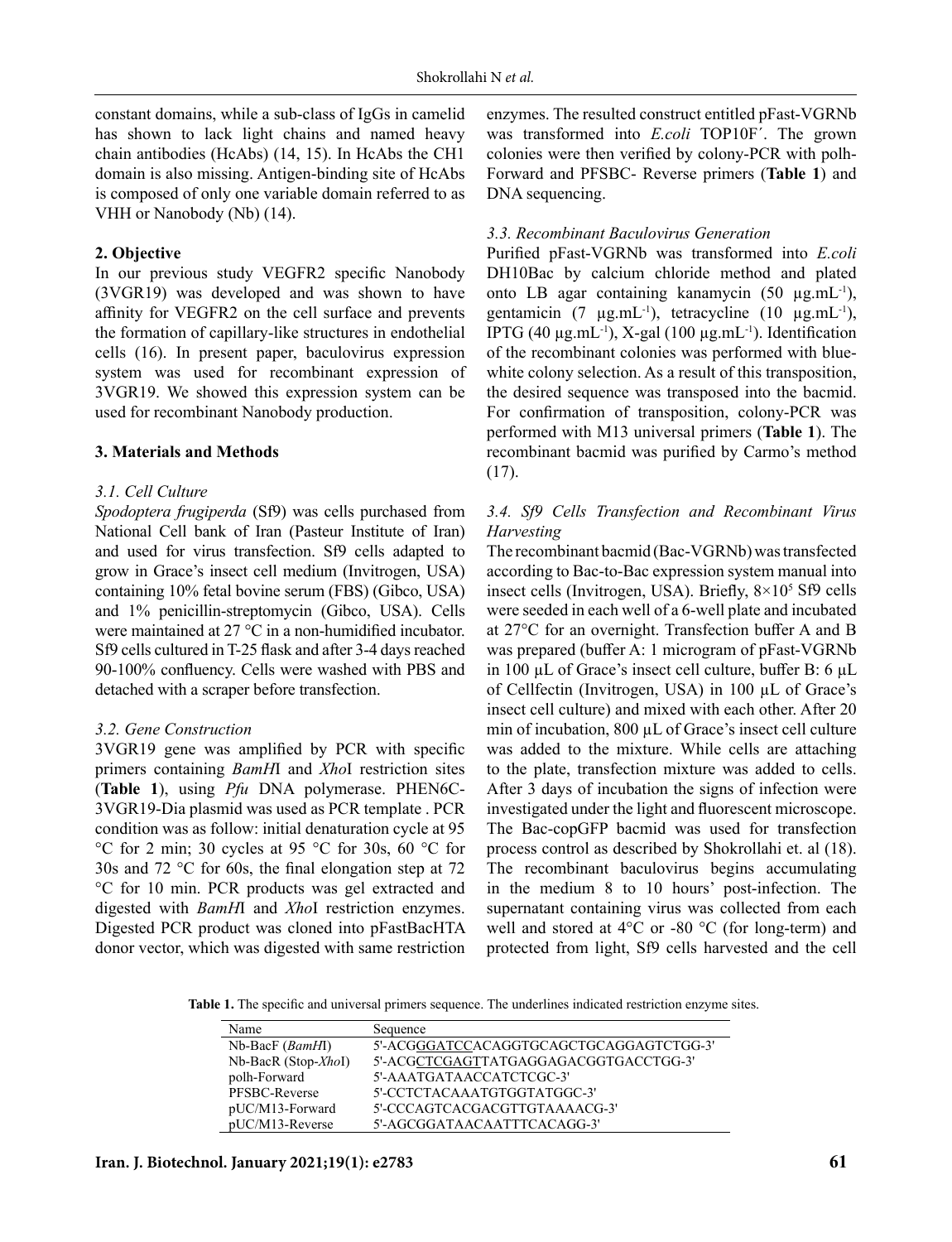

**Figure 1.** Generation of baculovirus vectors expressing 3VGR19 Nanobody. **A)** 3VGR19 amplification PCR product. Lane1: 1Kb ladder, lane 2: 3VGR19 genes (400bp). **B) S**ub-cloning confirmation. Colony-PCR with universal primers was done. Lane1: 1 Kb DNA ladder, lane2: 3VGR19 PCR product (750bp). **C)** Transposition confirmation in DH10Bac. Presence of 3VGR19 gene within bacmids was confirmed by colony-PCR with M13 universal primers (2740bp band). Lane1: 1Kb DNA ladder, lane 2,3: confirmed colonies.

plate stored at -20°C for recombinant protein expression assessment.

## *3.5. SDS-PAGE and Western Blot for Expression Analysis*

Sf9 cells were used as baculovirus sensitive cells with transient transfection of recombinant bacmid. Virus pellet was obtained by centrifuging at 3000 rpm for 3 min. Cell pellets were lysed by freeze-thaw with liquid Nitrogen and boiling for 5 minutes. Cell lysate was subjected to 12% SDS-PAGE and transferred to nitrocellulose membrane. After blocking with 4% skim milk/PBST (PBS with 0.05% Tween 20) for 12-16 h, Immunolabeling was done with 1:2000 mouse anti-His (Roche, Switzerland), followed by 1:3000 antimouse HRP conjugated (Sigma, USA). The bands were appeared after using the developer (4-chloro-1-naphtol (Sigma, USA)).

## *3.6. Purification of Recombinant Nanobody*

Affinity chromatography by nickel-nitrilotriacetic acid (Ni-NTA) was used for Nanobody purification. The infected Sf9 cells were harvested from a 250 mL culture flask by centrifugation (1200 rpm for 10 minutes). Binding buffer contains 300 mM NaCl, 50 mM NaH2PO4, 10 mM imidazole, pH 8. Washing and elution buffer were the same as binding buffer with the exception that these contained 20 and 250 mM imidazole, respectively. Cells were resuspended in 10 mL of binding buffer and cells were lysed with sonication. The lysate was centrifuged at 12000 rpm for 10 min to pellet the cellular debris. The supernatant was loaded on Ni-NTA affinity column according to the instructions supplied by the manufacturer (QIAGEN, Germany). After washing, the recombinant Nanobody was eluted with elution buffer. The result was analyzed with SDS–PAGE.

### **4. Results**

#### *4.1. Mediator Plasmid Construction*

3VGR19 gene was amplified by PCR with specific primers. A 400 bp bond was observed in 1.5% agarose gel (**Fig. 1A**). Consequently, PCR product and pFastBacHTA plasmid were digested, ligated and transformed in *E.coli* TOP10F´. The Final construct (pFast-VGRNb) was confirmed with colony-PCR using universal primers (**Fig. 1B**) and sequencing.

## *4.2. Generation of Recombinant Bacmid*

PFast-VGRNb donor plasmid was transformed into DH10Bac *E.coli*, so desirable gene transposed into the bacmid and disrupted of lacZ gene. 3VGR19 gene was transferred into a mini-attTn7 target site of the bacmid by gene transposition. After 48 hours, the white colonies were confirmed by colony-PCR using M13 universal. As shown in **Figure 1C**, a 2830 bp band (Bac-VGRNb) was observed.

#### *4.3. Insect Cells Transfection*

In order to produce recombinant baclovirus, Sf9 cells were transfected with Bac-VGRNb using liposome mediated method. Bac-copGFP was used as positive transfection control. Detection of cells expressing of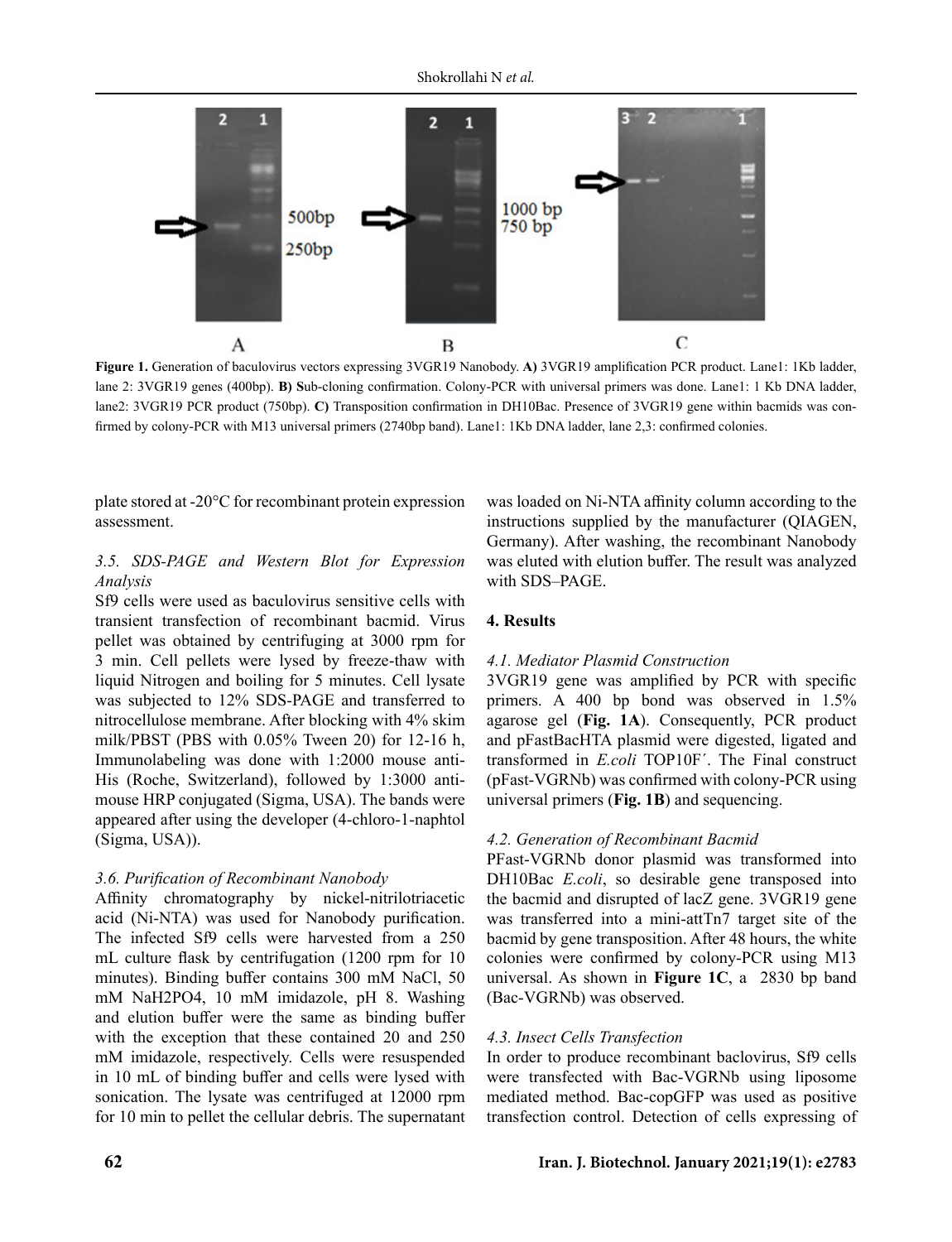

**Figure 2.** Sf9 cell transfected with Bac-copGFP, (a) before transfection  $(\times 10)$ , (b) after 48 h  $(\times 10)$ , (c) after 72 h  $(\times 10)$ . Sf9 cell transfected with Bac-VGRNb, (d) before transfection  $(\times 40)$ , (e) after 48 h  $(\times 40)$ , (f) after 72 h  $(\times 40)$ .



**Figure 3.** Purification of 3VGR19 Nanobody by Ni-NTA affinity chromatography and its confirmation by SDS-PAGE and western blot analysis. A) The SDS–PAGE gel was coomasie blue-stained. A band with molecular mass of about 20 kDa was observed**.** B) western blot analysis was performed with anti-his taq antibody. Lane 1: protein marker, lane 2: contol protein for western blot, lane 3: 3VGR19 Nanobody.

recombinant protein was performed with fluorescent microscope following 3 days of transfection. At 48 h post inoculation, cells were analyzed visible hallmarks of AcMNPV infection which include: inhibition of cell growth, enlargement in cells' diameter and detachment of cells from the flask (**Fig. 2**). About 70% of the BaccopGFP transfected cells were observed a bright green color (**Fig. 2**).

#### *4.4. Purification of 3VGR19*

3VGR19 was purified by Ni-NTA affinity chromatography, and Subsequently, purified fractions were analyzed by 15% SDS–PAGE (**Fig. 3A**), and western blotting (**Fig. 3B**).

#### **5. Discussion**

Over the last decade, the use of monoclonal antibodies

#### **Iran. J. Biotechnol. January 2021;19(1): e2783 63**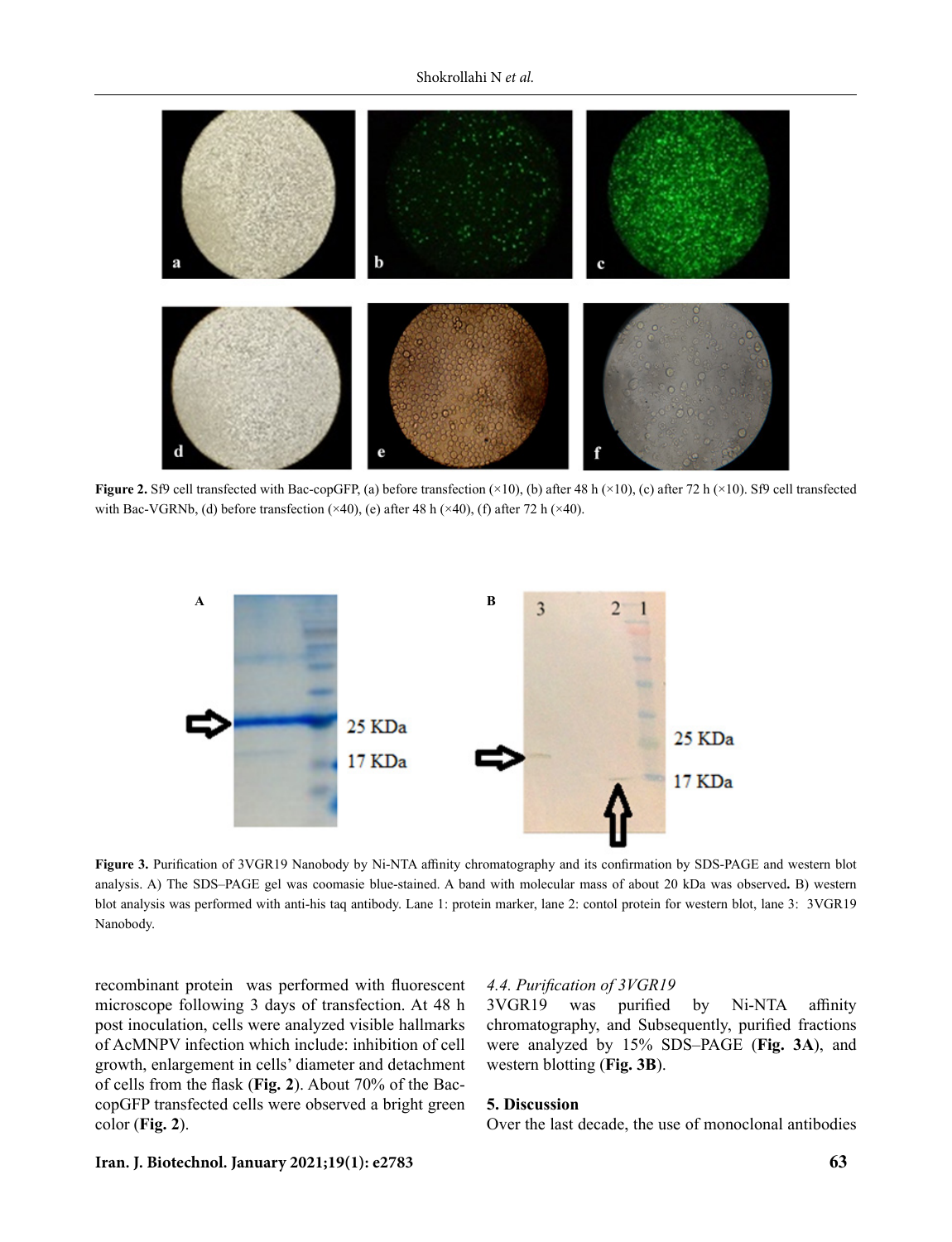(mAbs) has extensively grown in the fields of research, diagnostics and cancer therapy but these antibodies have problems such as mAb dimensions (for IgG;  $\sim$ 150 kDa, 10–15 nm long and 7–9 nm wide) and their long half-life (ranging from days to up to 4 weeks) during molecular imaging. While the Nanobody have advantages such small size  $(\sim 15 \text{ kDa}, 4 \text{ nm}$  long and 2.5 nm wide), high solubility, stability, specificity and affinity, ease of cloning as well as thermal and chemical resistance (19). On the other hand, Nanobodies because of their high similarity with human VH sequence may not cause immune response (20). In this regard, it should be mentioned they are stable in the reducing cytoplasmic environment (20). According to the insight into the current status, ongoing developments and future challenges towards successful implementation of Nanobodies in the diagnosis and treatment of different disease can be hoped (20-22).

Several studies based on Nanobodies indicate their effects on delay of tumor growth or inhibition of angiogenesis (20, 23-26). 3VGR19 Nanobody inhibits angiogenesis via suppression of VEGF/VEGFR2 signaling and because the presence of this Nanobody hampered angiogenesis and metastasis (16). Our team was developed a VEGFR2-specific Nanobody from a hyper immune camel library which can inhibit formation of capillary-like structures *in vitro* (16).

Several recombinant expression systems can be used for Nanobody expression (27-31). The yields of recombinant proteins obtained in baculovirus expression vector system and bacterial systems is almost equal but due to BEVS provides a proper folding and posttranslational processing of eukaryotic proteins has been widely used by many laboratories.

To the best of our knowledge, no *sf9* cell was used for Nb production, one study, however, used insect larva as a living biofactory for Nb production(32). But several studies have used insect cells as a host for antibodies and its derivatives production such as  $IgG(33)$ , IgM $(34)$ , Ig $E(35, 36)$  and Fab fragments $(37-39)$ . In a study by Furuta *et al*.(37) Fab fragment of 6D9 antibody was cloned into baculovirus and this recombinant virus was used to infect Trichoplusia ni BTI-TN-5B1-4 (High Five) cells. In our study, transfection of the *sf9* cell was high (**Fig. 2**). These results show that the baculovirus system can be used to successfully infect insect cells with high efficiency. Sf9 cells are capable of producing full length, functional antibodies. Lee *et al*.(40) showed that anti-breast cancer (BR55) antibody can be purified from *sf9* cells and is functional at binding to the MCF-7 cell line. In our study, the anti-VEGFR2 specific Nb was cloned into Bac-VGRNb bacmid. Sf9 cell was infected with this plasmid and expression of 3VGR19 was confirmed with western blot analysis. Subsequently, purification of Nb from the lysates of infected cells was performed with Ni-NTA chromatography. In conclusion, Transient infection of insect cells with baculovirus can be a promising technology for highyield expression of antibody fragments. Using insect cells as a host for protein production platform has also the advantages like proper folding, higher yield and proper post-translational modification pattern (41).

## **Conflicts of interest**

The authors declare to have no conflicts of interest.

## **Acknowledgement**

This work was financially supported by Pasteur Institute of Iran, grant No. 758.

#### **References:**

- 1. Assenberg R, Wan PT, Geisse S, Mayr LM. Advances in recombinant protein expression for use in pharmaceutical research. *Curr Opin Struct Biol*. 2013;**23**:393-402. doi: 10.1016/j.sbi.2013.03.008
- 2. Barford D, Takagi Y, Schultz P, Berger I. Baculovirus expression: tackling the complexity challenge. *Curr Opin Struct Biol*. 2013;**23**:357-364. doi: 10.1016/j.sbi.2013.03.009
- 3. Zhu F-X, Qi Y-P, Huang Y-X, Bing Q. A baculovirus vector derived from immediately early gene promoter of Autographa callfornica nuclear polyhedrosis virus. *J Virol Methods*. 1996;**62**:71-79. doi: 10.1016/0166-0934(96)02112-x
- 4. Li SF, Wang HL, Hu ZH, Deng F. Genetic modification of baculovirus expression vectors. *Virol Sin*. 2012;**27**(2):71-82. doi: 10.1007/s12250-012-3236-y
- 5. Patan S. Vasculogenesis and angiogenesis. *Cancer Treat Res*. 2004;**117**:3-32. doi: 10.1007/978-1-4419-8871-3\_1
- 6. Cidon EU, Alonso P, Masters B. Markers of Response to Antiangiogenic Therapies in Colorectal Cancer: Where Are We Now and What Should Be Next? *Clin Med Insights Oncol.* 2016;**10**:41-55. doi: 10.4137/cmo.s34542
- 7. Folkman J, Merler E, Abernathy C, Williams G. Isolation of a tumor factor responsible for angiogenesis. *J Exp Med.* 1971;**133**(2):275-88. doi: 10.1084/jem.133.2.275
- 8. Dang DT, Chun SY, Burkitt K, Abe M, Chen S, Havre P, *et al*. Hypoxia-inducible factor-1 target genes as indicators of tumor vessel response to vascular endothelial growth factor inhibition. *Cancer Res*. 2008;*68*(6):1872-80. doi: 10.1158/0008-5472.can-07-1589
- 9. Mohseni N, Jahanian-Najafabadi A, Kazemi-Lomedasht F, Arezomand R, Habibi-Anbouhi M, Shahbazzadeh D, *et al*. Recombinant expression and purification of functional vascular endothelial growth factor-121 in the baculovirus expression system. *Asian Pac J Trop Med*. 2016;**9**(12):1195-1199. doi: 10.1016/j.apjtm.2016.09.012
- 10. Kojda G, Hambrecht R. Molecular mechanisms of vascular adaptations to exercise. Physical activity as an effective antioxidant therapy? *Cardiovasc Res.* 2005;**67**(2):187-97. doi: 10.1016/j.cardiores.2005.04.032
- 11. Olsson AK, Dimberg A, Kreuger J, Claesson-Welsh L. VEGF

#### **64 Iran. J. Biotechnol. January 2021;19(1): e2783**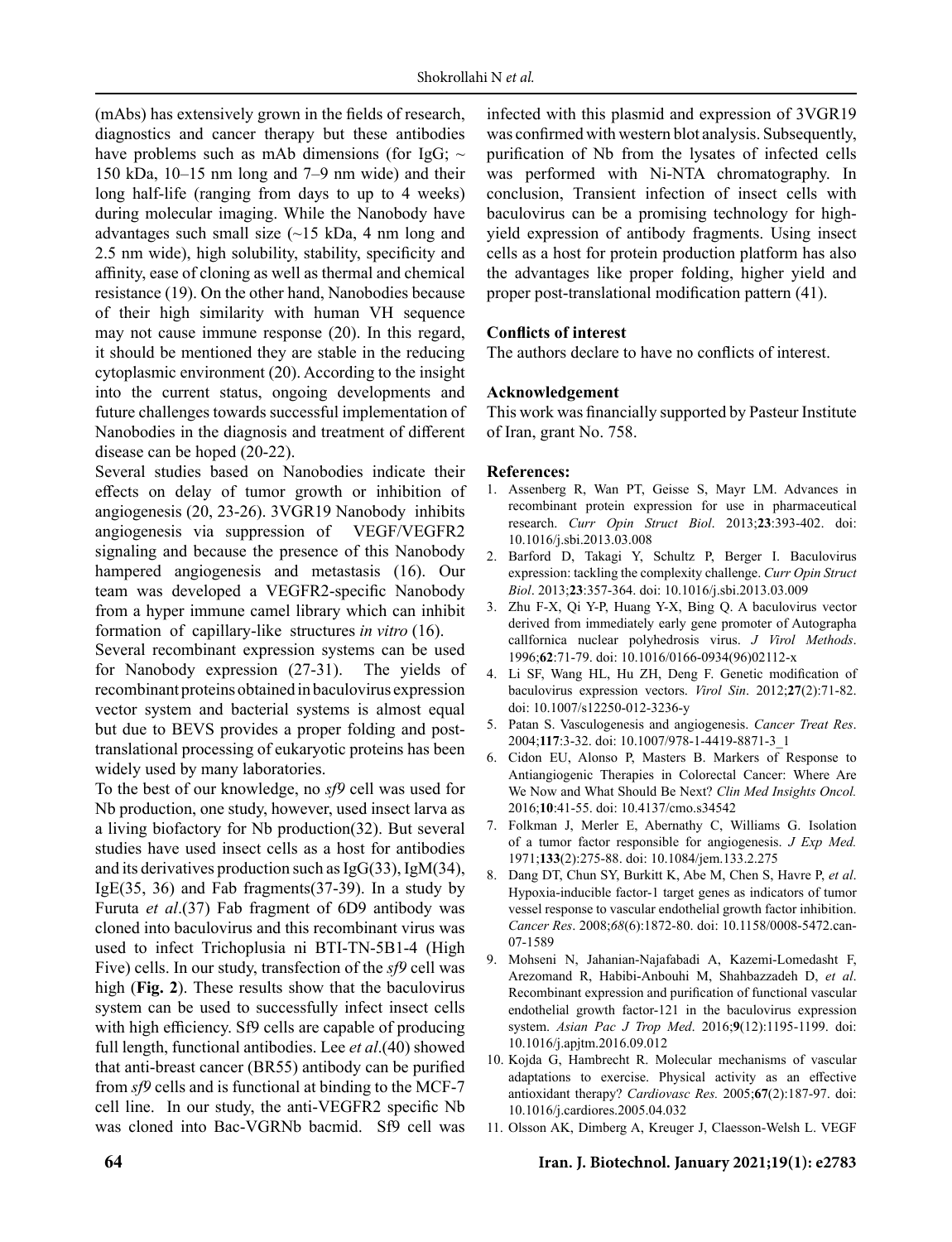receptor signalling - in control of vascular function. *Nat Rev Mol Cell Biol*. 2006;**7**(5):359-71. doi: 10.1038/nrm1911

- 12. Alirahimi E, Ashkiyan A, Kazemi-Lomedasht F, Azadmanesh K, Hosseininejad-Chafi M, Habibi-Anbouhi M, *et al*. Intrabody targeting vascular endothelial growth factor receptor-2 mediates downregulation of surface localization. *Cancer Gene Ther.*  2017;**24**(1):33-37. doi: 10.1038/cgt.2016.76
- 13. Khodabakhsh F, Norouzian D, Vaziri B, Ahangari Cohan R, Sardari S, Mahboudi F, *et al*. Development of a novel nano-sized anti-VEGFA nanobody with enhanced physicochemical and pharmacokinetic properties. *Artif Cells Nanomed Biotechnol*. 2018;**46**(7):1402-1414. doi: 10.1080/21691401.2017.1369426
- 14. Youssoufian H, Hicklin DJ, Rowinsky EK. Review: monoclonal antibodies to the vascular endothelial growth factor receptor-2 in cancer therapy. *Clin Cancer Res*. 2007;**13**:5544-5548. doi: 10.1158/1078-0432.ccr-07-1107
- 15. Arezumand R, Mahdian R, Behdani M, Khanahmad H, Langari J, Namvarasl N, *et al*. Recombinant expression and purification of human placental growth factor 1 and specific camel heavy chain polyclonal antibody preparation. *Saudi J Biol Sci*. 2014;**21**(1):35-49. doi: 10.1016/j.sjbs.2013.04.008
- 16. Behdani M, Zeinali S, Khanahmad H, Karimipour M, Asadzadeh N, Azadmanesh K, *et al*. Generation and characterization of a functional Nanobody against the vascular endothelial growth factor receptor-2; angiogenesis cell receptor. *Mol Immunol*. 2012;**50**(1-2):35-41. doi: 10.1016/j.molimm.2011.11.013
- 17. Carmo AC, Giovanni DN, Correa TP, Martins LM, Stocco RC, Suazo CA, *et al*. Expression of an antiviral protein from Lonomia obliqua hemolymph in baculovirus/insect cell system. *Antiviral Res*. 2012;**94**(2):126-130. doi: 10.1016/j.antiviral.2011.12.010
- 18. Narjes S, Delavar S, Kamran P-B, Mahdi H-A, Ali J-N, Mahdi B. A Model to Study the Phenotypic Changes of Insect Cell Transfection by Copepod Super Green Fluorescent Protein (cop-GFP) in Baculovirus Expression System. *Iran Biomed J* 2016;**20**(3):182-6. doi: 10.7508/ibj.2016.03.008
- 19. Muyldermans S. Nanobodies: natural single-domain antibodies. *Annu Rev Biochem*. 2013;**82**:775-797. doi: 10.1146/annurevbiochem-063011-092449
- 20. Isabel Van Audenhove, Gettemans J. Nanobodies as Versatile Tools to Understand, Diagnose, Visualize and Treat Cancer. *E BioMedicine*. 2016;**8**:40-48. doi: 10.1016/j.ebiom.2016.04.028
- 21. Faraji F, Tajik N, Behdani M, Shokrgozar MA, Zarnani AH, Shahhosseini F, *et al*. Development and characterization of a camelid single-domain antibody directed to human CD22 biomarker. *Biotechnol Appl Biochem*. 2018;**65**(5):718-725. doi: 10.1002/bab.1654
- 22. Homayouni V, Ganjalikhani-Hakemi M, Rezaei A, Khanahmad H, Behdani M, Lomedasht FK. Preparation and characterization of a novel nanobody against T-cell immunoglobulin and mucin-3 (TIM-3). *Iran J Basic Med Sci*. 2016;**19**(11):1201- 1208. doi: 10.15171/ijb.1427
- 23. Baharlou R, Tajik N, Habibi-Anbouhi M, Shokrgozar MA, Zarnani AH, Shahhosseini F, *et al*. Generation and characterization of an anti-delta like ligand-4 Nanobody to induce non-productive angiogenesis. *Anal Biochem*. 2018;**544**:34-41. doi: 10.1016/j.ab.2017.12.014
- 24. Kazemi-Lomedasht F, Behdani M, Bagheri KP, Habibi-Anbouhi M, Abolhassani M, Arezumand R, *et al*. Inhibition of angiogenesis in human endothelial cell using VEGF specific nanobody. *Mol Immunol*. 2015;**65**(1):58-67. doi: 10.1016/j. molimm.2015.01.010
- 25. Kazemi-Lomedasht F, Behdani M, Habibi-Anbouhi M, Shahbazzadeh D. Production and Characterization of Novel Camel Single Domain Antibody Targeting Mouse Vascular Endothelial Growth Factor. *Monoclon Antib Immunodiagn Immunother*. 2016;**35**(3):167-171. doi: 10.1089/mab.2016.0001
- 26. Arezumand R, Mahdian R, Zeinali S, Hassanzadeh-Ghassabeh G, Mansouri K, Khanahmad H, *et al*. Identification and characterization of a novel nanobody against human placental growth factor to modulate angiogenesis. *Mol Immunol*. 2016;**78**:183-192. doi: 10.1016/j.molimm.2016.09.012
- 27. Qasemi M, Behdani M, Shokrgozar MA, Molla-Kazemiha V, Mohseni-Kuchesfahani H, Habibi-Anbouhi M. Construction and expression of an anti-VEGFR2 Nanobody-Fc fusionbody in NS0 host cell. *Protein Expr Purif*. 2016;**123**:19-25. doi: 10.1016/j.pep.2016.03.004
- 28. Mirzaee M, Jalali-Javaran M, Moieni A, Zeinali S, Behdani M. Expression of VGRNb-PE immunotoxin in transplastomic lettuce (Lactuca sativa L.). *Plant Mol Biol*. 2018;**97**(1-2):103- 112. doi: 10.1007/s11103-018-0726-9
- 29. Mirzaee M, Jalali-Javaran M, Moieni A, Zeinali S, Behdani M, Shams-Bakhsh M, *et al*. Anti-VEGFR2 nanobody expression in lettuce using an infectious Turnip mosaic virus vector. *J Plant Biochem Biot*. 2018;**27**(2):167-174. doi: 10.1007/s13562-017- 0425-7
- 30. Rahbarizadeh F, Rasaee MJ, Forouzandeh M, Allameh AA. Over expression of anti-MUC1 single-domain antibody fragments in the yeast Pichia pastoris. *Mol Immunol*. 2006;**43**(5):426-435. doi: 10.1016/j.molimm.2005.03.003
- 31. Rahbarizadeh F, Rasaee MJ, Forouzandeh-Moghadam M, Allameh AA. High expression and purification of the recombinant camelid anti-MUC1 single domain antibodies in Escherichia coli. *Protein Expr Purif*. 2005;**44**(1):32-38. doi: 10.1016/j.pep.2005.04.008
- 32. Gómez-Sebastián S, Nuñez MC, Garaicoechea L, Alvarado C, Mozgovoj M, Lasa R, *et al*. Rotavirus A-specific single-domain antibodies produced in baculovirus-infected insect larvae are protective in vivo. *BMC biotechnology*. 2012;**12**(1):59. doi: 10.1186/1472-6750-12-59
- 33. Edelman L, Margaritte C, Chaabihi H, Monchatre E, Blanchard D, Cardona A, et al. Obtaining a functional recombinant antirhesus (D) antibody using the baculovirus–insect cell expression system. *Immunology*. 1997;**91**(1):13-19. doi: 10.1046/j.1365- 2567.1997.00219.x
- 34. Potter K, Li Y, Mageed R, Jefferis R, Capra J. Anti-idiotypic antibody D12 and superantigen SPA both interact with human VH3-encoded antibodies on the external face of the heavy chain involving FR1, CDR2 and FR3. *Molecular immunology*. 1998;**35**(18):1179-1187. doi: 10.1016/s0161-5890(98)00103-5
- 35. Carayannopoulos L, Max EE, Capra JD. Recombinant human IgA expressed in insect cells. *Proc Natl Acad Sci*. 1994;**91**(18):8348-8352. doi: 10.1073/pnas.91.18.8348
- 36. Vernersson M, Pejler G, Kristersson T, Alving K, Hellman L. Cloning, structural analysis, and expression of the pig IgE ε chain. Immunogenetics. *Immunogenetics*. 1997;**46**(6):461-468. doi: 10.1007/s002510050306
- 37. Furuta T, Ogawa T, Katsuda T, Fujii I, Yamaji H. Efficient production of an antibody Fab fragment using the baculovirus– insect cell system. *J Biosci Bioeng*. 2010;**110**(5):577-581. doi: 10.1016/j.jbiosc.2010.06.001
- 38. Abrams C, Deng Y-J, Steiner B, O'Toole T, Shattil SJ. Determinants of specificity of a baculovirus-expressed antibody

#### **Iran. J. Biotechnol. January 2021;19(1): e2783 65**